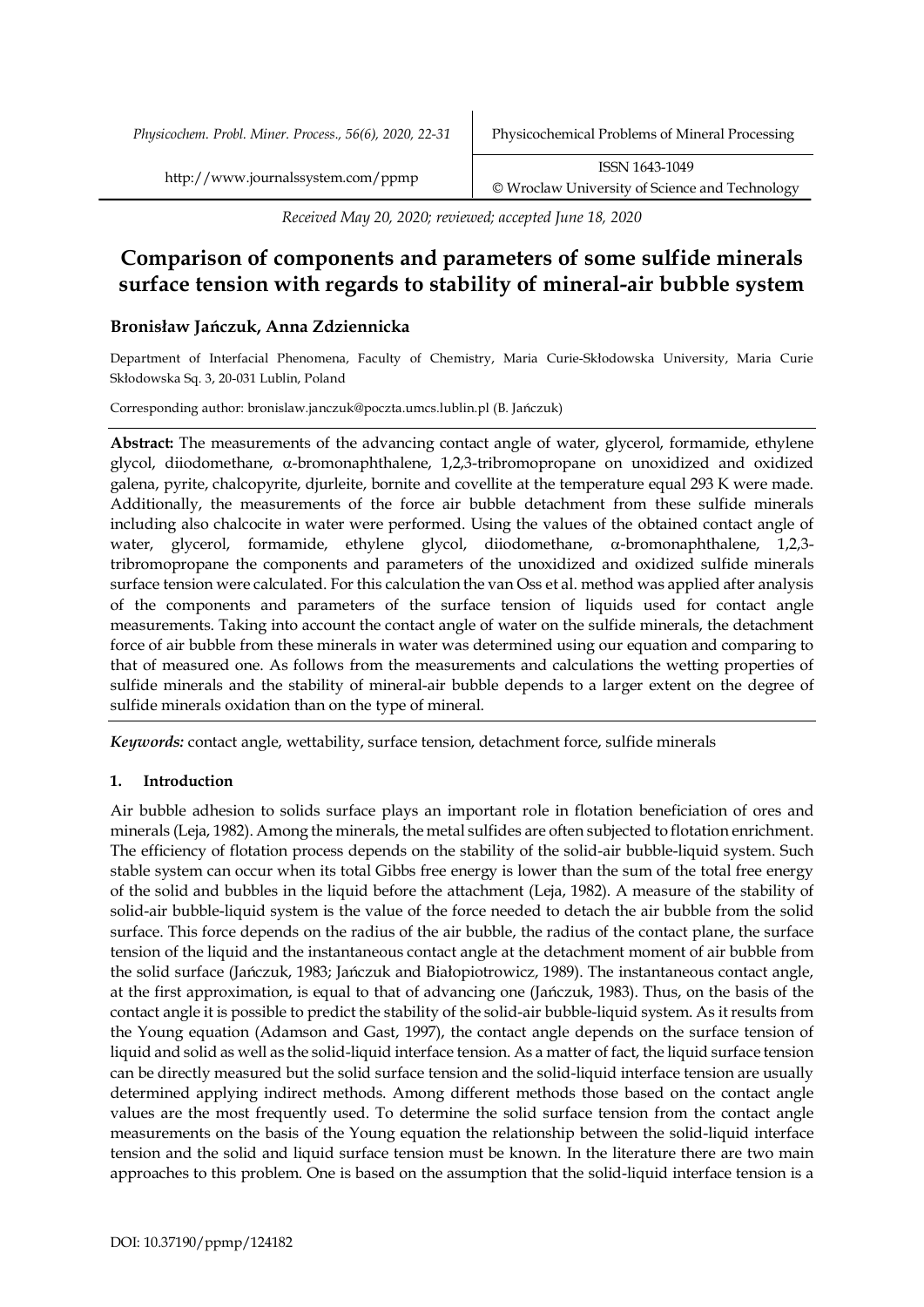function of solid and liquid surface tension as well as not exactly defined of the parameter interactions of liquid and solid through the interface (Li and Neumann, 1992; Kwok and Neumann, 1999; 2000, Chibowski, 2003). The second methods assume that the surface tension of the solid and liquid can be divided into the components resulting from different kinds of intermolecular interactions. Moreover, the solid-liquid interface tension depends on these components of the liquid and solid surface tension (Fowkes, 1964; van Oss, 1994; Owens and Wendt, 1969; Good and Girilaco, 1960; van Oss and Good, 1989; van Oss et al., 1987; 1988; Kloubek, 1992; Wu, 1970). In the literature there are many papers in which these two types of approaches to the interface tension are applied for determination of the solid surface tension from the contact angle measurements (van Oss, 1994). It seems that the van Oss et al. method (van Oss and Good, 1989; van Oss et al., 1987; 1988) is the most useful for this purpose. However, for the calculations of the solid surface tension applying this method the contact angle values of least three liquids are needed under the same condition and in the same state of the solid surface. This can be difficult particularly in the case of sulfide minerals because their surface is very sensitive to the presence of oxygen and moisture. With the influence of minerals oxidation, among others oxygen and -OH group are present changing the hydration of their surface. This fact probably affects the components and parameters of sulfide minerals surface tension. It is also possible that different values of the contact angle of the same liquid on the given sulfide mineral measured by the investigators depend on the degree of mineral oxidation. For this reason, it is difficult to compare the components and parameters of the surface tension of different types of sulfide minerals.

Therefore, the aim of the paper was to determine the components and parameters of the surface tension of different sulfide minerals from the contact angle of many liquids under the same condition on the unoxidized and oxidized surfaces of these minerals. For the same minerals the force of air bubble detachment from their surface in water was measured. For our studies water (W), glycerol (G), formamide (F), ethylene glycol (E), diiodomethane (D), a-bromonaphthalene (B), 1,2,3 tribromopropane (T), unoxidized and oxidized galena, pyrite, chalcopyrite, djurleite, bornite and covellite were used.

#### **2. Experimental**

#### **2.1. Materials**

All chemical compounds used for the investigations, namely formamide (≥99.5%), glycerol (≥99.5%), ethylene glycol (99.8%), diiodomethane (> 99%), a-bromonaphthalene (97%) and 1,2,3-tribromopropane (97%) were bought from Sigma-Aldrich (Poland). Water obtained from the Milli-Q Plus systems at the resistance equal 18.2  $\Omega$  was next distilled and deionized using the Destamat Bi18E system. Galena, pyrite, chalcopyrite, djurleite, bornite and covellite supplied by the Mining and Metallurgy Academy of Cracow (Poland) were used for contact angle measurements.

The sulfide minerals specimens were cut into plates and next polished with a series of emery papers (Carborundum grit from 400 to 00). Polishing was performed slowly by hand, to avoid local overheating and oxidization. Final polishing was done in the water until reflecting surfaces were obtained. Next only very smooth plates were chosen and washed several times in doubly distilled and deionized water and placed in an ultrasonic bath for 15 min. Afterwards some of the plates were dried at room temperature and placed before measurements in a desiccator filled with a molecular sieve mixture (4 Å and 5 Å) to remove water from the plates surface for 24 hours. As in the natural environment being influenced by oxygen and water oxidation of the surface of sulfide minerals their wettability can change. Therefore, galena plates oxidized by their immersion in the 3% hydrogen peroxide solution for 60 min. After being oxidized the plates were washed several times in doubly distilled and deionized water and dried at room temperature.

To show the influence of natural environment (atmosphere) on the surface properties of unoxidized galena, its plates were placed in desiccator maximal for 10 weeks without molecular sieves. However, some of plates were used for contact angle measurements at the end of the next week. The grains of the sulfide minerals used for the force of air bubble detachment from their surface were prepared in the same way as the plates.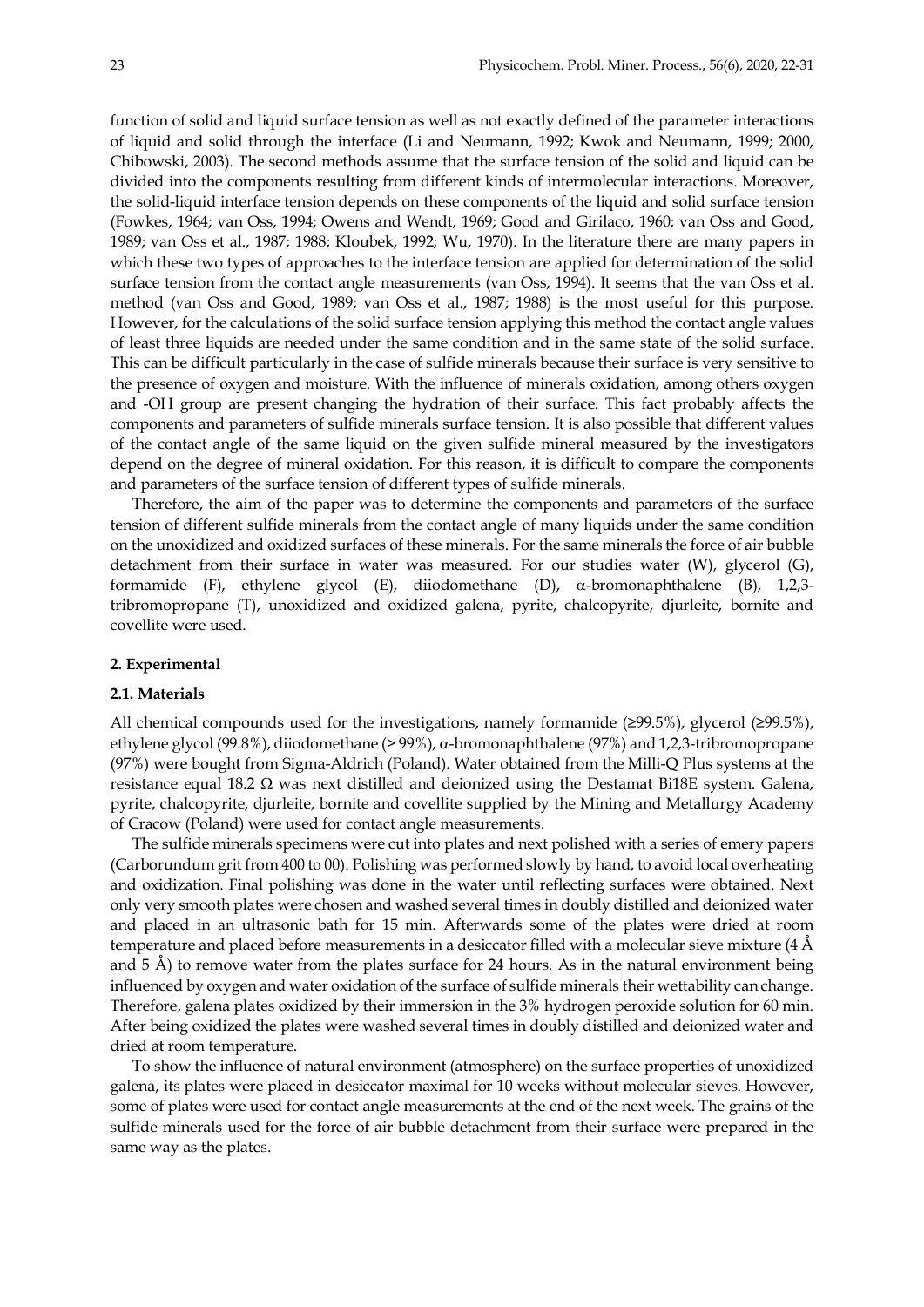#### **2.2. Methods**

The advancing contact angles for the above mentioned liquids on the unoxidized and oxidized sulfide minerals were measured using the sessile drop method. For this purpose, the DSA30 measuring system (Krüss) in a thermostated chamber at 293K was applied. Before the contact angle measurements for a given liquid, the chamber was saturated with its vapour placing a cell filled with it for few hours. If the organic liquid was used for the contact angle measurements, at first the water vapour was removed from the apparatus chamber by means of the molecular sieves and next the chamber was saturated with the vapour of this liquid. The contact angle for the given liquid was measured for at least 30 drops and good reproducibility was found. The standard deviation for each set of values was from 1 to.2° . The size of the liquid drop was chosen on the basis of our earlier considerations dealing with the more proper drop size for a given liquid (Zdziennicka et al., 2017). This size was different for each used liquid.

In the case of force of air bubble detachment from the sulfide mineral grain, there was applied the method described elsewhere (Jańczuk, 1983). The detachment force was read under the microscope from the deviation of the quartz rod at the moment of the disruption of the air bubble from the sulfide mineral grain surface. At the same time the instantaneous contact angle was established. The quartz rod used for the detachment force measurements was previously calibrated by means of the cathetometer. The measurements of the detachment force were repeated ten times and the standard deviation was equal to  $\pm 3 \times 10^3$  mN. The diameter of the air bubble used for the measurements was equal to  $4.05 \times 10^{-3}$  m.

#### **3. Results and discussion**

#### **3.1. Contact angle**

The values of the contact angle  $(\theta)$  practically for all studied liquids on the sulfide minerals do not depend on the type of the mineral (Table 1). These values for water on the unoxidized mineral surface are close to its contact angle value on the sulfur surface (Jańczuk, 1983). This suggests that the sulfur atoms decide about the wettability of the unoxidized sulfide minerals.

The oxidation of the sulfide minerals results in an increase of oxygen atoms and/or -OH group influence on the contact angle values. The presence of oxygen and -OH group on the sulfide minerals

| Table 1. The values of the contact angle of water $(\theta_w)$ , glycerol $(\theta_G)$ , formamide $(\theta_F)$ , ethylene glycol $(\theta_F)$ , |
|--------------------------------------------------------------------------------------------------------------------------------------------------|
| diiodomethane (θ <sub>n</sub> ), α-bromonaphthalene (θ <sub>R</sub> ) and 1,2,3-tribromopropane (θ <sub>π</sub> ) on the unoxidized and oxidized |
| sulfide minerals surface at the temperature equal 293 K                                                                                          |

| Solid                   | $\theta_W$ | $\theta_G$ | $\theta_F$ | $\theta_E$ | $\theta_D$ | $\theta_B$ | $\theta_T$ |
|-------------------------|------------|------------|------------|------------|------------|------------|------------|
|                         |            |            |            | in degree  |            |            |            |
| Unoxidized chalcocite   | 80.2       | 66.9       | 54.8       | 47.7       | 46.4       | 36.2       | 38.1       |
| Oxidized chalcocite     | 40.0       | 27.0       | 5.0        | 0.0        | 37.3       | 23.0       | 26.0       |
| Unoxidized galena       | 82.3       | 69.6       | 58.2       | 51.0       | 46.4       | 36.3       | 38.2       |
| Oxidized galena         | 41.6       | 39.0       | 37.0       | 0.0        | 39.5       | 26.6       | 29.2       |
| Unoxidized pyrite       | 79.0       | 66.0       | 53.1       | 47.0       | 44.0       | 33.0       | 35.0       |
| Oxidized pyrite         | 36.0       | 34.5       | 33.4       | 0.0        | 39.8       | 26.8       | 29.6       |
| Unoxidized chalcopyrite | 78.0       | 64.0       | 52.0       | 45.0       | 45.0       | 34.2       | 36.2       |
| Oxidized chalcopyrite   | 37.0       | 35.4       | 34.2       | 0.0        | 40.0       | 27.2       | 29.6       |
| Unoxidized djurleite    | 79.0       | 64.8       | 55.0       | 47.0       | 45.7       | 35.3       | 37.2       |
| Oxidized djurleite      | 38.0       | 36.2       | 34.8       | 0.0        | 40.5       | 28.0       | 30.5       |
| Unoxidized bornite      | 81.0       | 67.0       | 56.0       | 48.0       | 44.5       | 33.8       | 35.8       |
| Oxidized bornite        | 38.0       | 36.0       | 34.4       | 0.0        | 39.5       | 26.5       | 29.2       |
| Unoxidized covellite    | 78.6       | 67.0       | 56.5       | 48.7       | 44.8       | 34.0       | 36.0       |
| Oxidized covellite      | 38.0       | 36.0       | 34.4       | 0.0        | 40.0       | 27.0       | 29.8       |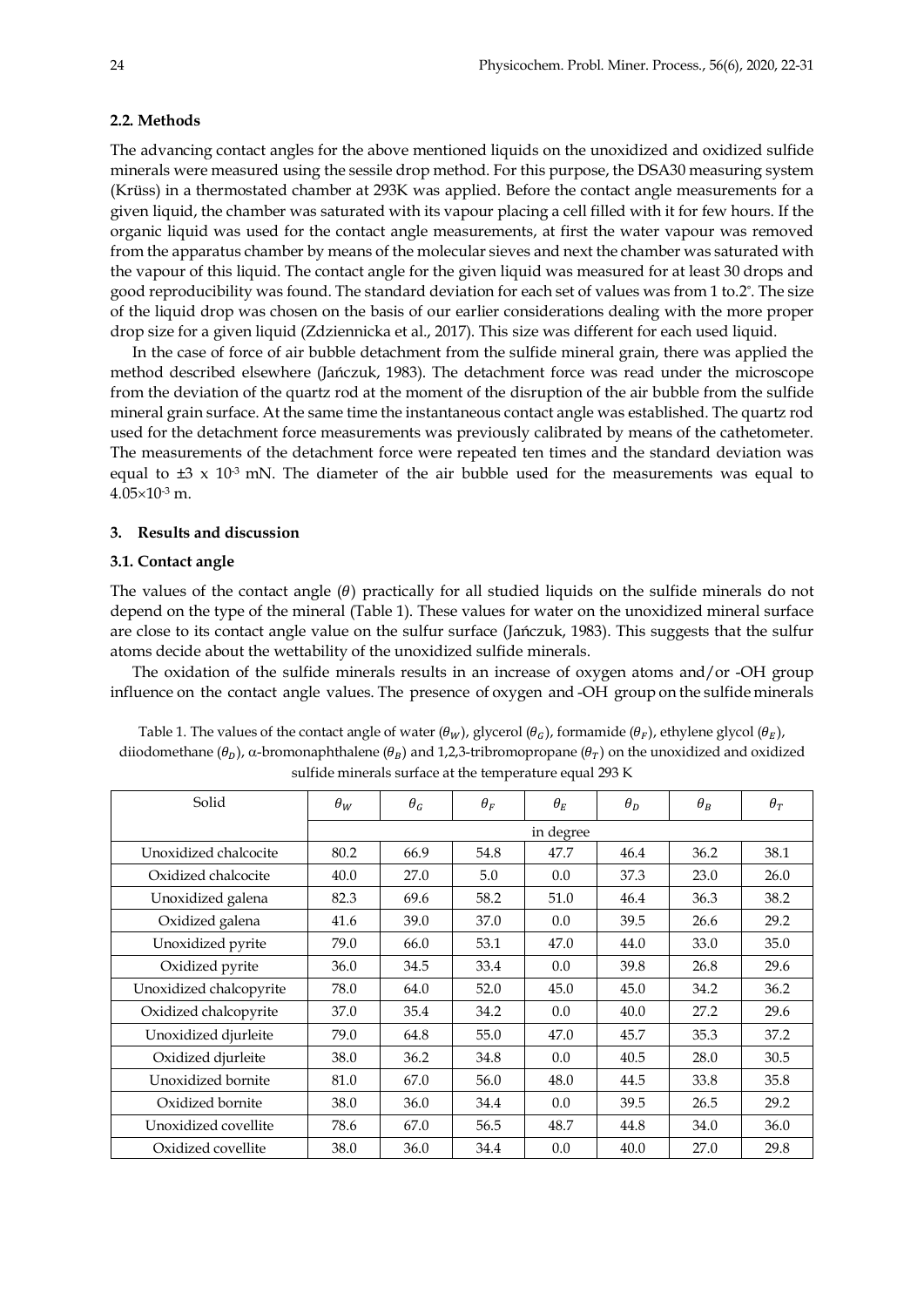surface increases their degree of hydration which causes that the contact angles of different liquids on such surface are close to those on the oxides surface. To show the influence of the sulfide mineral oxidation degree the measurements of the contact angle for water, formamide and diiodomethane on the galena surface, as example, were carried out at different time after the galena plates preparation (Table 2, Fig. 1). The contact angle of the studied liquids decreases to the constant value which is obtained after 8 weeks of galena contact with atmosphere. It appeared that the real contact angle of water changed from 82.3 to 39.0°. The initial contact angle for water is close to its contact on the pure sulfur surface (Jańczuk, 1983) and final that on a type of quartz (Zdziennicka et al., 2017a). The highest values of contact angle were obtained for water. According to van Oss (1994) the contact angle of particular liquids depends on the values of the components and parameters of liquids and solids surface tension.

Table 2. The contact angle values of water  $(\theta_W)$ , formamide  $(\theta_F)$  and diiodomethane  $(\theta_D)$  on the galena surface as well as the values of the Lifshitz-van der Waals ( $\gamma_s^{LW}$ ) and Lewis acid-base ( $\gamma_s^{AB}$ ) components of the galena surface tension  $(y_s)$  and electron-acceptor  $(y_s^+)$  and electron-donor  $(y_s^-)$  parameters of the acid-base component at the

| Number<br>of weeks | $\theta_W$ | $\theta_F$  | $\theta_D$ | $\gamma_S^{LW}$ | $\gamma^+_S$ | $\gamma_{S}^{-}$ | $\gamma_S^{AB}$ | $\gamma_{S}$ |
|--------------------|------------|-------------|------------|-----------------|--------------|------------------|-----------------|--------------|
|                    |            | [in degree] |            |                 |              | [mN/m]           |                 |              |
| $\Omega$           | 82.3       | 58.2        | 46.4       | 36.26           | 0.76         | 1.52             | 2.14            | 38.40        |
| 1                  | 67.0       | 50.4        | 44.5       | 37.28           | 0.34         | 11.43            | 3.93            | 41.20        |
| $\overline{2}$     | 57.0       | 46.8        | 42.7       | 38.23           | 0.04         | 23.6             | 1.83            | 40.06        |
| 3                  | 51.3       | 43.0        | 41.3       | 38.95           | 0.03         | 29.44            | 1.84            | 40.79        |
| $\overline{4}$     | 47.4       | 40.6        | 40.4       | 39.41           | 0.02         | 33.75            | 1.61            | 41.01        |
| 5                  | 43.8       | 38.3        | 39.5       | 39.86           | 0.01         | 37.61            | 1.44            | 41.30        |
| 6                  | 41.9       | 37.5        | 39.3       | 39.96           | 0.01         | 40.1             | 1.02            | 40.98        |
| 7                  | 40.2       | 37.2        | 39.0       | 40.11           | 0.00         | 42.85            | 0.02            | 40.13        |
| 8                  | 39.8       | 36.6        | 38.8       | 40.21           | 0.00         | 42.83            | 0.38            | 40.59        |
| 9                  | 39.4       | 36.4        | 38.6       | 40.31           | 0.00         | 43.32            | 0.22            | 40.53        |
| 10                 | 39.0       | 36.3        | 38.5       | 40.36           | 0.00         | 43.93            | 0.01            | 40.36        |

| temperature equal 293K calculated from Eq. (6) |  |  |
|------------------------------------------------|--|--|

It is interesting that the changes of the contact angle of water, formamide and diiodomethane on the galena surface as a function of the weeks number (*x*) in which the galena surface was in contact with air including oxygen and water vapour can be described by the exponential function of the second order. The equations for water, formamide and diiodomethane are respectively as follows:

$$
\theta_W = 42.026 \cdot \exp\left(\frac{x}{2.586}\right) + 2.372 \cdot \exp\left(\frac{x}{0.589}\right) + 37.911\tag{1}
$$

$$
\theta_F = 11.287 \cdot \exp\left(\frac{x}{2.639}\right) + 11.267 \cdot \exp\left(\frac{x}{2.639}\right) + 36.531\tag{2}
$$

$$
\theta_D = 4.25 \cdot \exp\left(\frac{x}{3.14}\right) + 4.25 \cdot \exp\left(\frac{x}{3.14}\right) + 38.07\tag{3}
$$

From Eqs. (2) and (3) it results that the changes of contact angle for formamide and diiodomethane can be described also by the exponential function of the first order.

The data presented in Fig. 1 explain why different values of the contact angle for the same liquid on the given sulfide mineral surface were obtained. Thus, to compare the wettability of the particular sulfide minerals under the same conditions the contact angle of different liquids should be measured.

#### **3.2. Components and parameters of the sulfide minerals surface tension**

The contact angle is a very important parameter which determines the wetting properties of the liquid in the given phase system. In the solid-liquid-air system the contact angle depends on the solid  $(y_s)$  and liquid ( $y_t$ ) surface tension as well as the solid-liquid interface tension ( $y_{st}$ ). This dependence is expressed by the Young equation (Adamson and Gast, 1997):

$$
\gamma_S - \gamma_{SL} = \gamma_L \cos \theta \tag{4}
$$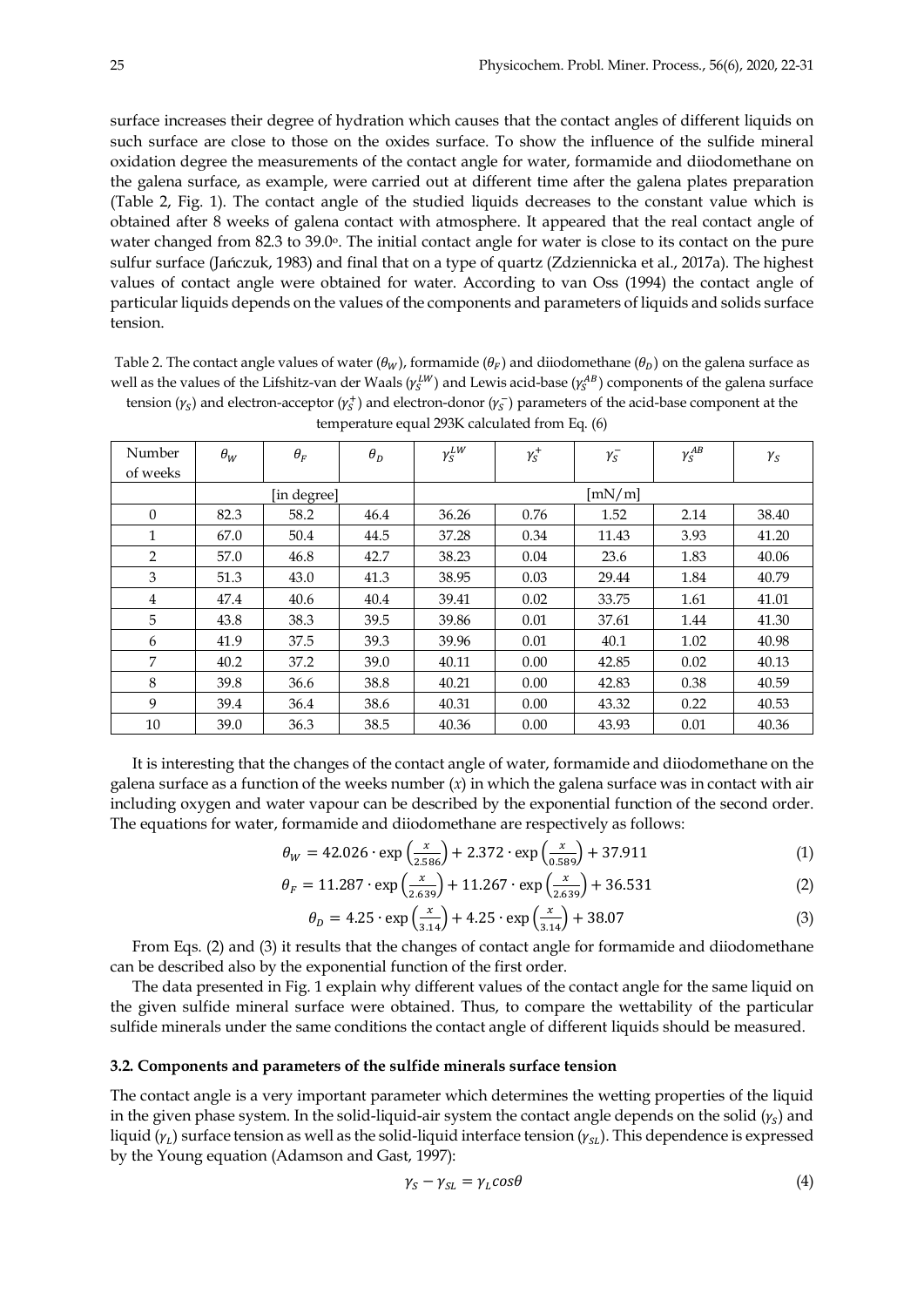

Fig. 1. A plot of the contact angle of the water (curve 1) formamide (curve 2) and diiodomethane (curve 3) on the galena surface versus the number of weeks at which the galena plates were contacting with the air and water vapour

Eq. (4) allows to determine the surface tension of solid which decides about its wetting as well as stability of the solid-air bubble-liquid system which plays an important role, among others, in the flotation process (Leja, 1982).

To solve Eq. (4) against  $\gamma_s$  the dependence between the solid-liquid interface tension and the solid and liquid surface tension must be known. In the literature there are many approaches to this dependence which allows to determine  $\gamma_s$  on the basis of the Young equation (Eq. (4)). Among the approaches to  $\gamma_{SL}$  those of the Owens and Wendt (Owens and Wendt, 1969), van Oss et al. (van Oss, 1994; van Oss and Good, 1989; van Oss et al., 1987; 1988) and Neumann et al. (Li and Neumann, 1992; Kwok and Neumann, 1999; 2000) are the most frequently used for the solid surface tension determination. From the Owens and Wendt (Owens and Wendt, 1969) concept and the Young equation it results:

$$
\gamma_L(\cos\theta + 1) = 2\sqrt{\gamma_L^a \gamma_S^a} + 2\sqrt{\gamma_L^p \gamma_S^p}
$$
\n(5)

where the superscripts *d* and *p* refer to the dispersion and polar components of the solid and liquid surface tension, respectively.

In turn van Oss et al. (van Oss, 1994; van Oss and Good, 1989; van Oss et al., 1987; 1988) proposed that:

$$
\gamma_L(\cos\theta + 1) = 2\sqrt{\gamma_L^{LW}\gamma_S^{LW}} + 2\sqrt{\gamma_L^{+}\gamma_S^{-}} + 2\sqrt{\gamma_L^{-}\gamma_S^{+}} \tag{6}
$$

where the superscripts *LW, +* and *-* refer to the Lifshitz van der Waals component, electron-acceptor and electron-donor parameters of the solid and liquid surface tension, respectively.

Contrary to Owens-Wendt (Owens and Wendt, 1969) and van Oss et al. (van Oss, 1994; van Oss and Good, 1989; van Oss et al., 1987; 1988). Neumann et al. (Li and Neumann, 1992; Kwok and Neumann, 1999; 2000) suggested that the value of the contact angle of a given liquid on the solid surface depends only on the total surface tension of liquid and solid and contribution of different kinds of intermolecular interactions to the surface tension is insignificant. They proposed the following equation for the calculation of the solid surface tension:

$$
\frac{\cos\theta + 1}{2} = \sqrt{\frac{\gamma_S}{\gamma_L} \exp[-\beta(\gamma_L - \gamma_S)^2]}
$$
(7)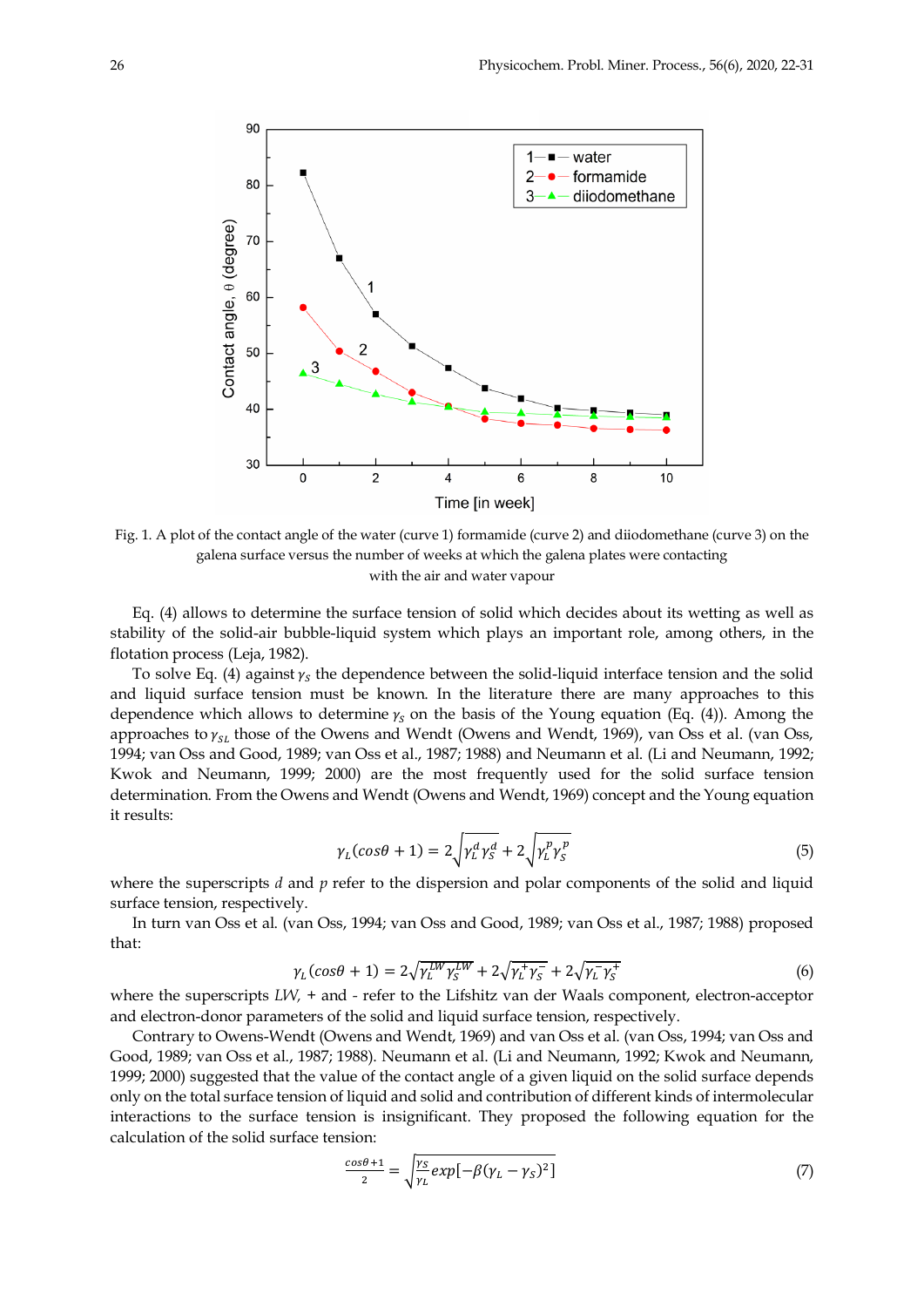where  $\beta$  is the constant which does not depend on the kind of solid and is assumed to be equal to  $0.000115$  (m<sup>2</sup>/mJ)<sup>2</sup>.

Equations (5) - (7) can be applied for the calculation of the solid surface tension from the contact angle measurements if the solid surface is flat and smooth as well as the liquid vapour does not change the solid surface tension around of a liquid drop settles on the solid surface. In the case of Eqs. (5) and (6) the additional condition must be fulfilled, namely the components and parameters of the model liquids used for the contact angle measurements should not depend on the type of solid.

Some authors (Fowkes, 1964; Hu and Adamson, 1977; van Oss, 1994; Kwok and Neumann, 1999) suggest that the vapour of the liquids for which the surface tension is higher than that of the solid does not change its surface tension. This fact does not consider the solutions. Equations (5) - (7) can be used for the solid surface tension calculations if other conditions are fulfilled. From the suggestions made by some authors it results that model liquids used for the contact angle measurements for the solid surface tension determination should have high values of their surface tension. The liquids chosen by us for the contact angle measurements on the sulfide minerals surface fulfill such a condition.

Based on the contact angle values of many apolar and polar liquids on different polymers Zdziennicka et al. (Zdziennicka et al., 2017b) proved that the calculated values of  $\gamma_s$  depend on the kind of the liquid whose contact angle values were taken into calculations. One reason may be that the  $\beta$ parameter in equation (7) depends on the type of solid. Therefore the  $\gamma_s$  values calculated from Eq. (7) may not be certain.

To apply equations (5) and/or (6) for determination of components and parameters of the solid surface tension, the component and/or parameters of the liquids surface tension must be independent of the solid type being in contact with the liquid. On the other hand, the values of the components and parameters of the liquids surface tension which are used for the components and parameters of solid surface tension determination must be established in a proper way.

The components and parameters of the liquid surface tension can be determined by two ways. The first is based on the liquid-liquid interface tension (Jańczuk et al., 1993) and the second on the contact angle values of liquid on the apolar and monopolar solids (van Oss, 2004; Zdziennicka et al., 2017b). It appeared that the components and parameters determined by these two ways for the same model liquid are different. However, if for the determination of  $\gamma_L^d$  and  $\gamma_L^{LW}$ of a given liquid, the same method was used then  $\gamma_L^d = \gamma_L^{LW}$ . This indicates that the dispersion component differs from the Lifshitz-van der Waals one only by definition (Jańczuk et al., 1993).

In the concept of the van Oss et al. (van Oss, 1994; van Oss and Good, 1989; van Oss et al., 1987; 1988) water is treated as a reference liquid. They assumed that for water the Lifshitz-van der Waals component of its surface tension is equal to 21.8 mN/m at 293 K. This value was determined by Fowkes (Fowkes, 1964) based on water-n-alkane interface tension and was treated as a dispersion component of water surface tension. To determine the electron-acceptor and electron-donor parameters of the Lewis acid-base component of other liquids van Oss et al. (van Oss, 1994; van Oss and Good, 1989; van Oss et al., 1987; 1988) assumed their values for water are identical and equal to 25.5 mN/m at 293 K. Taking into account the parameters values of water surface tension and Lifshitz-van der Waals component equal to 21.8 mN/m as well as the contact angle of water, apolar and bipolar liquids on the monopolar polymer surface (for example polymethyl methacrylate, PMMA) the electron-acceptor and electrondonor parameters of polar liquids were determined. Indeed, the Lifshitz-van der Waals component was established from the contact angle on the apolar solid (for example polytetrafluoroethylene, PTFE). However, it appeared that the Lifshitz-van der Waals component of water obtained from the contact angle on polytetrafluoroethylene and polyethylene is higher than 21.8 and equal to 26.85 mN/m. Based on this Zdziennicka et al. (Zdziennicka et al., 2017b) determined new values of the electron-acceptor and electron donor-parameters of glycerol, formamide and ethylene glycol surface tension (Table 3). They were used for determination of the components and parameters of the sulfide minerals surface tension (Table 4 and 5).

As a matter of fact, to determine  $\gamma_s^L w$ ,  $\gamma_s^+$ ,  $\gamma_s^-$  and next  $\gamma_s^A$  ( $\gamma_s^A = 2\sqrt{\gamma_s^+ \cdot \gamma_s^-}$ ) the contact angle values of three liquids are needed. The calculations of  $\gamma_S^L w$ ,  $\gamma_S^+$  and  $\gamma_S^-$  were made for all possible combinations of three liquids (see for example Table 4).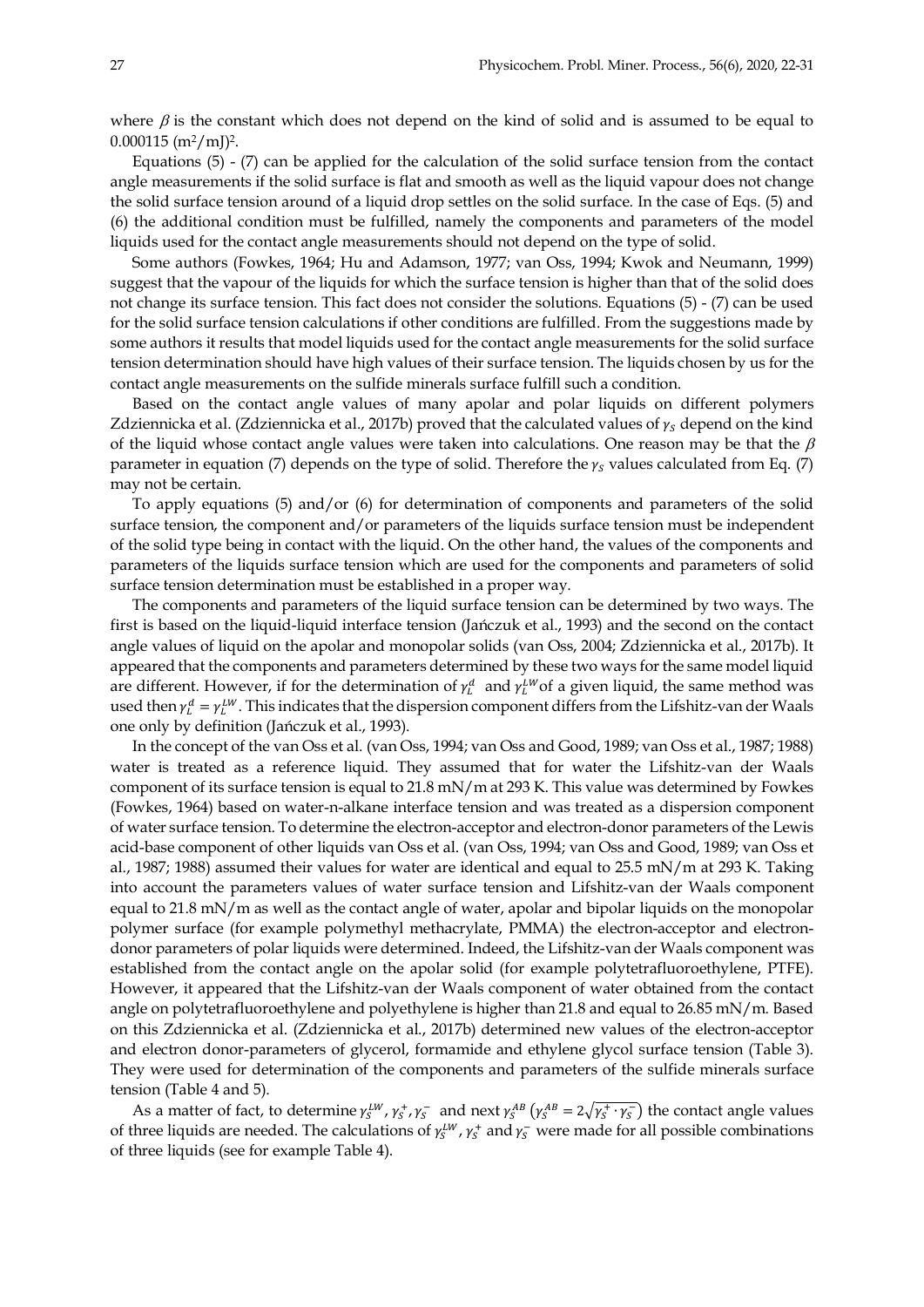The average values of the components and parameters of the sulfide minerals surface tension are presented in Table 5 with chalcocite whose data are taken from our previous paper (Jańczuk and Zdziennicka, 2018).

Table 3. The average values of the Lifshitz-van der Waals ( $\gamma_{LV}^{LW}$ ) and Lewis acid-base ( $\gamma_{LV}^{AB}$ ) components of water (W), glycerol (G), formamide (F), ethylene glycol (E), diiodomethane (D),  $\alpha$ -bromonaphthalene (B) and 1,2,3tribromopropane (T) surface tension ( $\gamma_{LV}$ ) components as well as the electron-acceptor ( $\gamma_{LV}^+$ ) and electron-donor  $(\gamma_{LV}^-)$  parameters of the acid-base component ( $\gamma^{AB}$ ) at the temperature equal to 293 K taken form the literature (Zdziennicka et al., 2017b)

| Liquid                     | $\gamma_{LV}$ | $\gamma_{LV}^{LW}$ | $\gamma_{LV}^{AB}$ | $\gamma_{LV}^{+}$ | $\gamma_{LV}^-$ |
|----------------------------|---------------|--------------------|--------------------|-------------------|-----------------|
|                            |               |                    | [m $N/m$ ]         |                   |                 |
| Water                      | 72.80         | 26.85              | 45.95              | 22.975            | 22.975          |
| Glycerol                   | 64.00         | 34.00              | 30.00              | 9.43              | 23.87           |
| Formamide                  | 58.00         | 39.00              | 19.00              | 3.67              | 24.61           |
| Ethylene glycol            | 48.00         | 29.00              | 19.00              | 4.70              | 19.20           |
| Diiodomethane              | 50.80         | 50.80              | 0.00               | 0.00              | 0.00            |
| $\alpha$ -Bromonaphthalene | 44.40         | 44.40              | 0.00               | 0.00              | 0.00            |
| 1,2,3-Tribromopropane      | 45.40         | 49.70              | 0.00               | 0.00              | 0.00            |

Table 4. The average values of the Lifshitz-van der Waals ( $\gamma_5^{LW}$ ) and Lewis acid-base ( $\gamma_5^{AB}$ ) components of the unoxidized and oxidized galena surface tension  $(y_s)$  components as well as the electron-acceptor  $(y_s^+)$  and electron-donor  $(y_5^-)$  parameters of the acid-base component at the temperature

|  |  | equal to 293K calculated from Eq. (6) |  |  |
|--|--|---------------------------------------|--|--|
|--|--|---------------------------------------|--|--|

| Liquids | Unoxidized galena |              |              |                 |              | Oxidized galena |                |                  |                 |            |
|---------|-------------------|--------------|--------------|-----------------|--------------|-----------------|----------------|------------------|-----------------|------------|
|         | $\gamma_S^{LW}$   | $\gamma^+_S$ | $\gamma^-_S$ | $\gamma_S^{AB}$ | $\gamma_{S}$ | $\gamma_S^{LW}$ | $\gamma^+_{S}$ | $\gamma_{S}^{-}$ | $\gamma_S^{AB}$ | $\gamma_S$ |
|         |                   |              | [mN/m]       |                 |              |                 |                | [mN/m]           |                 |            |
| $W-G-F$ | 40.76             | 0.14         | 1.79         | 1.00            | 41.76        | 35.75           | 0.36           | 38.51            | 7.48            | 43.24      |
| $W-G-E$ | 5.53              | 155.28       | 1.71         | $-32.0$         | $-27.0$      |                 |                |                  |                 |            |
| $W-F-E$ | 1135.76           | 1374.22      | 85.56        | $-685$          | 449.98       |                 |                |                  |                 |            |
| $G-F-E$ | 4842.88           | 10801.39     | 367.06       | $-398$          | 860.5        |                 |                |                  |                 |            |
| $W-G-D$ | 36.26             | 0.77         | 1.51         | 2.15            | 38.4         | 39.86           | 0.02           | 39.78            | 1.77            | 41.63      |
| $W-F-D$ | 36.26             | 0.76         | 1.52         | 2.14            | 38.4         | 39.86           | 0.02           | 39.98            | 1.58            | 41.44      |
| $W-E-D$ | 36.26             | 0.92         | 1.31         | 2.19            | 38.45        | 39.86           | 0.00           | 41.44            | 0.13            | 39.99      |
| $G-F-D$ | 36.26             | 0.75         | 1.53         | 2.15            | 38.41        | 39.86           | 0.01           | 40.28            | 1.47            | 41.33      |
| $G-E-D$ | 36.26             | 1.15         | 0.84         | 1.96            | 38.22        | 39.86           | 0.03           | 46.24            | $-2.30$         | 37.56      |
| $F-E-D$ | 36.26             | 0.51         | 2.68         | 2.34            | 38.59        | 39.86           | 0.11           | 33.51            | 3.83            | 43.7       |
| $W-G-B$ | 36.2              | 0.78         | 1.50         | 2.16            | 38.36        | 39.82           | 0.02           | 39.77            | 1.82            | 41.65      |
| $W-F-B$ | 36.2              | 0.77         | 1.51         | 2.16            | 38.36        | 39.82           | 0.02           | 39.97            | 1.63            | 41.45      |
| $W-E-B$ | 36.2              | 0.93         | 1.31         | 2.20            | 38.41        | 39.82           | 0.00           | 41.43            | 0.18            | 40.01      |
| $G-F-B$ | 36.2              | 0.76         | 1.53         | 2.16            | 38.36        | 39.82           | 0.01           | 40.27            | 1.52            | 41.34      |
| $G-E-B$ | 36.2              | 1.16         | 0.84         | 1.97            | 38.17        | 39.82           | 0.03           | 46.23            | $-2.25$         | 37.58      |
| $F-E-B$ | 36.2              | 0.52         | 2.68         | 2.36            | 38.56        | 39.82           | 0.11           | 33.5             | 3.88            | 43.70      |
| $W-G-T$ | 36.2              | 0.78         | 1.50         | 2.16            | 38.36        | 39.81           | 0.02           | 39.77            | 1.84            | 41.65      |
| $W-F-T$ | 36.2              | 0.77         | 1.51         | 2.16            | 38.36        | 39.81           | 0.02           | 39.96            | 1.64            | 41.46      |
| $W-E-T$ | 36.2              | 0.93         | 1.31         | 2.20            | 38.4         | 39.81           | 0.00           | 41.43            | 0.20            | 40.01      |
| $G-F-T$ | 36.2              | 0.76         | 1.53         | 2.16            | 38.36        | 39.81           | 0.01           | 40.27            | 1.53            | 41.35      |
| $G-E-T$ | 36.2              | 1.16         | 0.84         | 1.97            | 38.17        | 39.81           | 0.03           | 46.22            | $-2.23$         | 37.58      |
| $F-E-T$ | 36.2              | 0.52         | 2.67         | 2.36            | 38.56        | 39.81           | 0.11           | 33.49            | 3.89            | 43.71      |
| Average | 36.22             | 0.82         | 1.56         | 2.16            | 28.38        | 39.83           | 0.017          | 40.01            | 1.64            | 41.48      |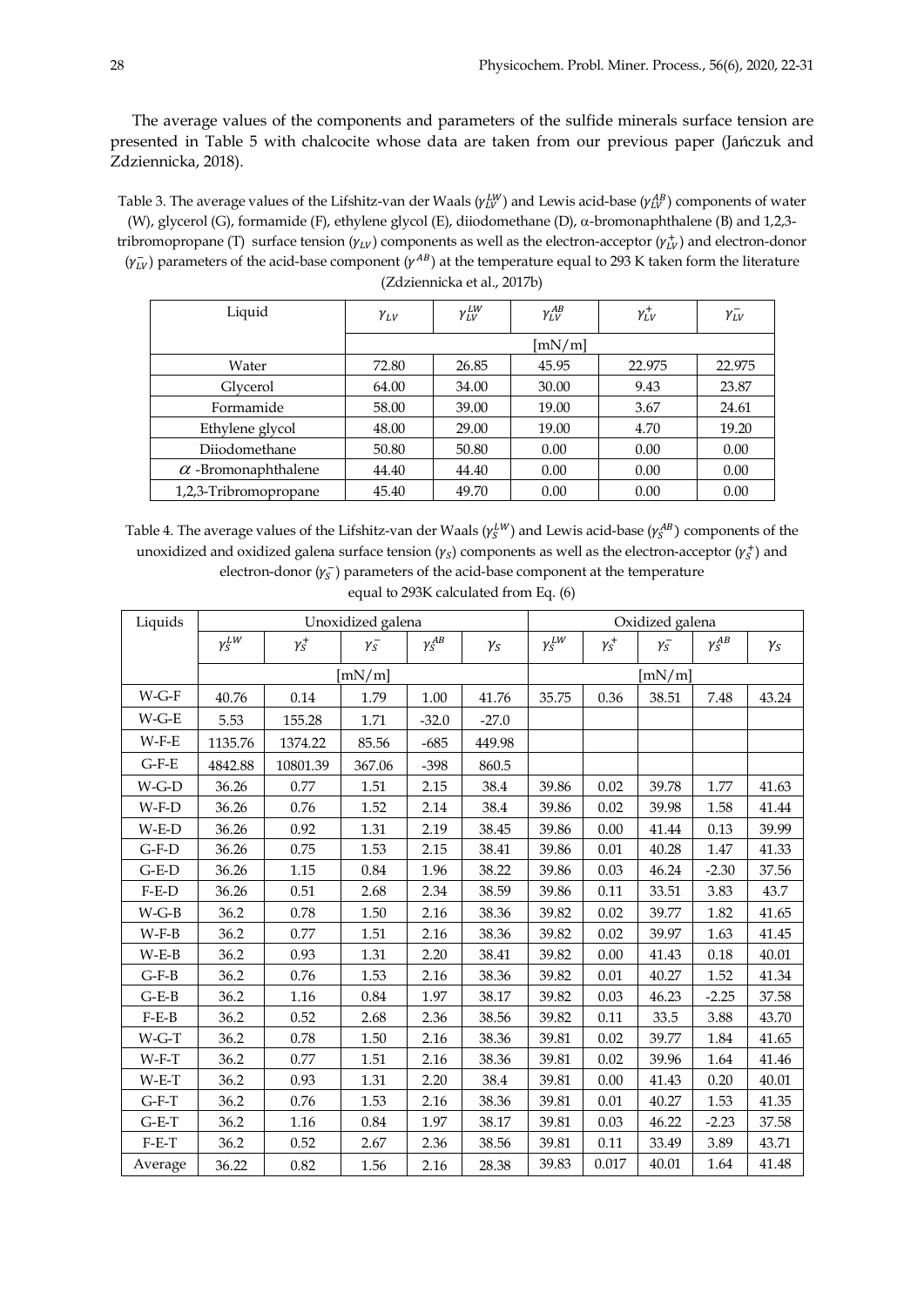As follows from the calculations of the values of components and parameters of the sulfide minerals surface tension the most possible values of parameters and components were obtained when the data for two polar and one apolar liquids were taken into account in the calculations. However, if for the polar liquids the contact angle values were close to zero, then not real values of the  $\gamma_5^{LW}$ ,  $\gamma_5^+$ ,  $\gamma_5^-$  and next  $\gamma_S^{AB}$  were obtained.

Table 5. The average values of the Lifshitz-van der Waals ( $\gamma_S^-$ ) and Lewis acid-base ( $\gamma_S^{AB}$ ) components of the unoxidized and oxidized sulfide minerals surface tension  $(y_s)$  components as well as the electron-acceptor  $(y_s^+)$ and electron-donor  $(\gamma_s^-)$  parameters of the acid-base component at the temperature

| Sulfide      | Unoxidized      |              |                  |                 | Oxidized   |                  |              |                  |                 |              |
|--------------|-----------------|--------------|------------------|-----------------|------------|------------------|--------------|------------------|-----------------|--------------|
| minerals     | $\gamma_S^{LW}$ | $\gamma^+_S$ | $\gamma_{S}^{-}$ | $\gamma_S^{AB}$ | $\gamma_S$ | $\gamma_{S}^{-}$ | $\gamma^+_S$ | $\gamma_{S}^{-}$ | $\gamma_S^{AB}$ | $\gamma_{S}$ |
|              |                 |              | [mN/m]           |                 |            | [mN/m]           |              |                  |                 |              |
| Chalcocite   | 36.25           | 1.36         | 1.47             | 2.83            | 39.08      | 40.93            | 3.25         | 22.00            | 16.91           | 57.85        |
| Galena       | 36.22           | 0.82         | 1.56             | 2.16            | 28.38      | 39.83            | 0.017        | 40.01            | 1.64            | 41.48        |
| Pyrite       | 37.54           | 1.31         | 1.60             | 2.53            | 40.07      | 39.71            | 0.039        | 45.33            | 2.61            | 42.33        |
| Chalcopyrite | 37.04           | 1.54         | 2.13             | 3.25            | 40.30      | 39.64            | 0.030        | 44.57            | 2.38            | 42.01        |
| Diurleite    | 36.62           | 0.98         | 3.33             | 3.02            | 39.64      | 39.35            | 0.04         | 43.49            | 2.68            | 42.03        |
| Bornite      | 37.24           | 0.95         | 1.97             | 2.50            | 39.74      | 39.84            | 0.033        | 43.14            | 2.46            | 42.30        |
| Covellite    | 37.13           | 0.494        | 3.29             | 2.55            | 39.68      | 39.63            | 0.046        | 43.07            | 2.77            | 42.39        |

|  |  |  | equal to 293K calculated from Eq. (6) |  |  |  |  |
|--|--|--|---------------------------------------|--|--|--|--|
|--|--|--|---------------------------------------|--|--|--|--|

This may result from the fact that the contact angle was not strictly equal to zero and/or that during liquid spreading at first the liquid film was formed decreasing the solid surface tension and in this case Eq. (6) can not be applied. If the data of three polar liquids were used in Eq. (6) for  $\gamma_5^{LW}$ ,  $\gamma_5^+$ ,  $\gamma_5^-$  and next  $\gamma_S^{AB}$  determination, then only in some cases real values of components and parameters of sulfide surface tension were obtained. It should be noted that if the contact angle values of three polar liquids are used for calculations of components and parameters of solid surface tension, changes of the contact angle of one value of one of the three liquids causes a very large error in the calculations of  $\gamma_S^{\mu\nu}$ ,  $\gamma_S^{\mu}$  and  $\gamma_S^-$ (Zdziennicka et al., 2017b). For this reason, the components and parameters of sulfide minerals calculated from the contact angle of three polar liquid are not reliable (Fu at al., 2015). Therefore for calculations of the average values of  $\gamma_s^L$ ,  $\gamma_s$ ,  $\gamma_s$  and next  $\gamma_s^A$  as well as  $\gamma_s$ , the values of the component and parameters of the sulfide minerals obtained from the contact angle of three polar liquids as well as when for one liquid the contact angle was zero were not taken into account (Table 5). Table 5 shows that the  $\gamma_S^{LW}$ ,  $\gamma_S^+$ ,  $\gamma_S^-$ ,  $\gamma_S^{AB}$  and  $\gamma_S$  values practically do not depend on the type of sulfide mineral. For unoxidized sulfide minerals the  $\gamma_s^+$  values are only insignificantly lower than the  $\gamma_s^-$  ones. This suggests that not only sulfur and also metal influence on the surface properties of sulfide minerals. The increase in the degree of sulfide minerals oxidation (Tables 2 and 5) causes  $\gamma_5^{LW}$  increase to the value close to  $\gamma_5^{LW}$ obtained for PMMA and quartz (Zdziennicka et al., 2017a; 2017b, Zdziennicka et al., 2009) and  $\gamma_{S}^{+}$ decreases to the value close to zero. However,  $\gamma_S^-$ strongly increases to the value close to that for quartz (Zdziennicka et al., 2009). This indicates that the oxygen atoms and -OH groups may play main role in the surface properties of sulfide minerals. It is also possible that the oxidized mineral surface can be strongly hydrated.

### **3.3. Force of air bubble detachment from the sulfide mineral in water**

The measured values of the force of air bubble detachment from sulfide minerals in water indicate that for the unoxidized minerals the stability of mineral grain-air bubble system practically does not depend on the type of sulfide mineral (Table 6).

However, in the case of oxidized sulfides there are some differences between particular sulfides. It is possible that the grains of particular sulfides were oxidized to a different degree and/or hydration of the grain surface depends insignificantly on the type of sulfide mineral. Our previous studied (Jańczuk and Białopiotrowicz, 1989) proved that the maximal force of air bubble detachment from the solid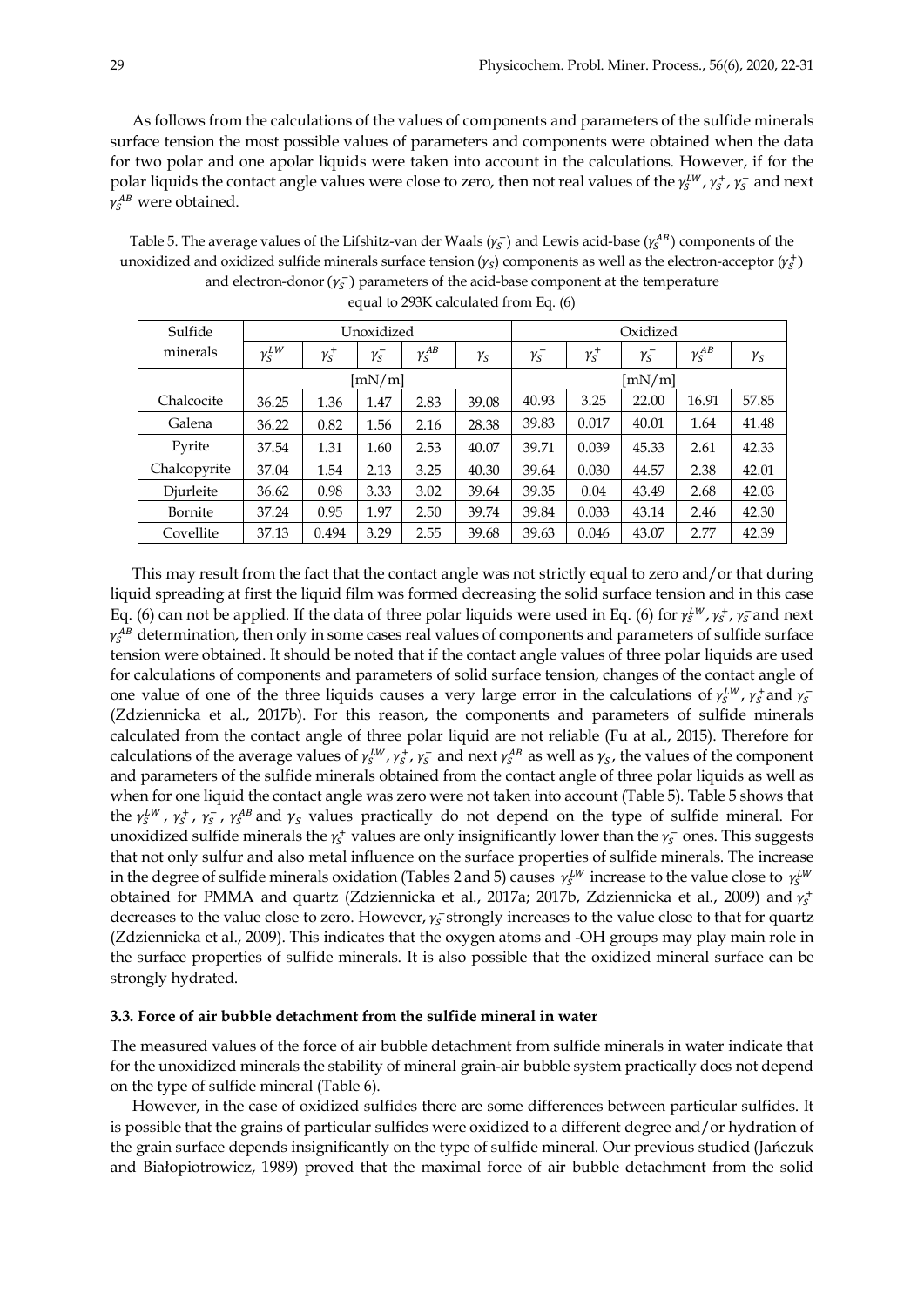surface in water, apart of water surface tension, depends on the radius of air bubble, radius of the contact plane of the air bubble to the solid surface and the instantaneous contact angle at the moment of grain-air bubble system disruption. The equation describing this dependence has the form (Jańczuk and Białopiotrowicz, 1989):

$$
F_{0(\text{max})} = \frac{\pi R \sin^2 \theta_l}{2} \sqrt[3]{\frac{4}{2 + 1.5\sqrt{4 - \sin^2 \theta_l} - 0.125\sqrt{(4 - \sin^2 \theta_l)^3}}}
$$
(8)

where  $F_{0(\text{max})}$  is the maximal force of air bubble detachment from grain in water (for the grain at the surface larger or equal to the contact plane at the time of grain-air bubble disruption), *R* is the radius of air bubble and  $\theta_i$  is the instantaneous contact angle at the time of grain-air bubble system disruption. It appeared that the instantaneous contact angle is, at the first approximation, equal to that of the advancing contact angle (Jańczuk, 1983; Jańczuk and Białopiotrowicz, 1989). If this takes place, it is possible to calculate the force of air bubble detachment from the sulfide minerals in water based on the measured values of advancing contact angle for water on the minerals surface. The  $F_{0(\text{max})}$  values calculated from Eq. (8) are listed in Table 6. As can be seen the values of  $F_{0(\text{max})}$  calculated from Eq. (8) are similar to those measured directly.

Table 6. The values of the force of air bubble detachment from the sulfide minerals in water measured and calculated from Eq. (8)

| Sulfide mineral |                | Unoxidized       |                | Oxidized         |  |  |  |  |
|-----------------|----------------|------------------|----------------|------------------|--|--|--|--|
|                 | $F_0$ measured | $F_0$ calculated | $F_0$ measured | $F_0$ calculated |  |  |  |  |
|                 | $x 10^{-2}$ mN | $x 10^{-2}$ mN   | $x 10^{-2}$ mN | $x 10^{-2}$ mN   |  |  |  |  |
| Chalcocite      | 2222.41        | 22.58            | 9.49           | 9.57             |  |  |  |  |
| Galena          | 22.73          | 22.84            | 10.09          | 10.22            |  |  |  |  |
| Pyrite          | 22.35          | 22.40            | 7.85           | 8.00             |  |  |  |  |
| Chalcopyrite    | 22.21          | 22.24            | 8.31           | 8.39             |  |  |  |  |
| Djurleite       | 22.21          | 22.40            | 8.69           | 8.78             |  |  |  |  |
| Bornite         | 22.62          | 22.68            | 8.65           | 8.78             |  |  |  |  |
| Covellite       | 22.31          | 22.34            | 8.72           | 8.78             |  |  |  |  |

## **Conclusions**

From our studies there can be drawn the following conclusions:

- The contact angle of polar and apolar liquids on the unoxidized and oxidized surface of some sulfide minerals practically does not depend on the type of sulfide minerals.
- The contact angle changes of water, formamide and diiodomethane as a function of the time of the air and water vapour contact with the galena surface can be described by the exponential function of the first and/or second order but the constant in these functions depends on the kind of liquid.
- The Lifshitz-van der Waals component and electron-donor as well as the electron-acceptor parameters of the sulfide minerals surface tension depends insignificantly on the type of mineral.
- The oxidation of sulfide mineral surface causes the increase in the Lifshitz-van der Waals component and electron-donor parameters and decrease of the electron-acceptor parameter of the sulfide mineral surface tension.
- The force of air bubble detachment from the grain of the sulfide mineral in water depends largely on oxidation of the grain surface.
- The force of air bubble detachment from the grain surface in water can be predicted based on the air bubble radius, surface tension of water and contact angle of water on the sulfide mineral surface.

#### **References**

CHIBOWSKI, E., 2003, *Surface free energy of a solid from contact angle hysteresis,* Adv. Colloid Interface Sci. 103, 149- 172.

ADAMSON, A.W., GAST, A.P., 1997, *Physical Chemistry of Surfaces*, sixth ed., Wiley-Interscience, New York.